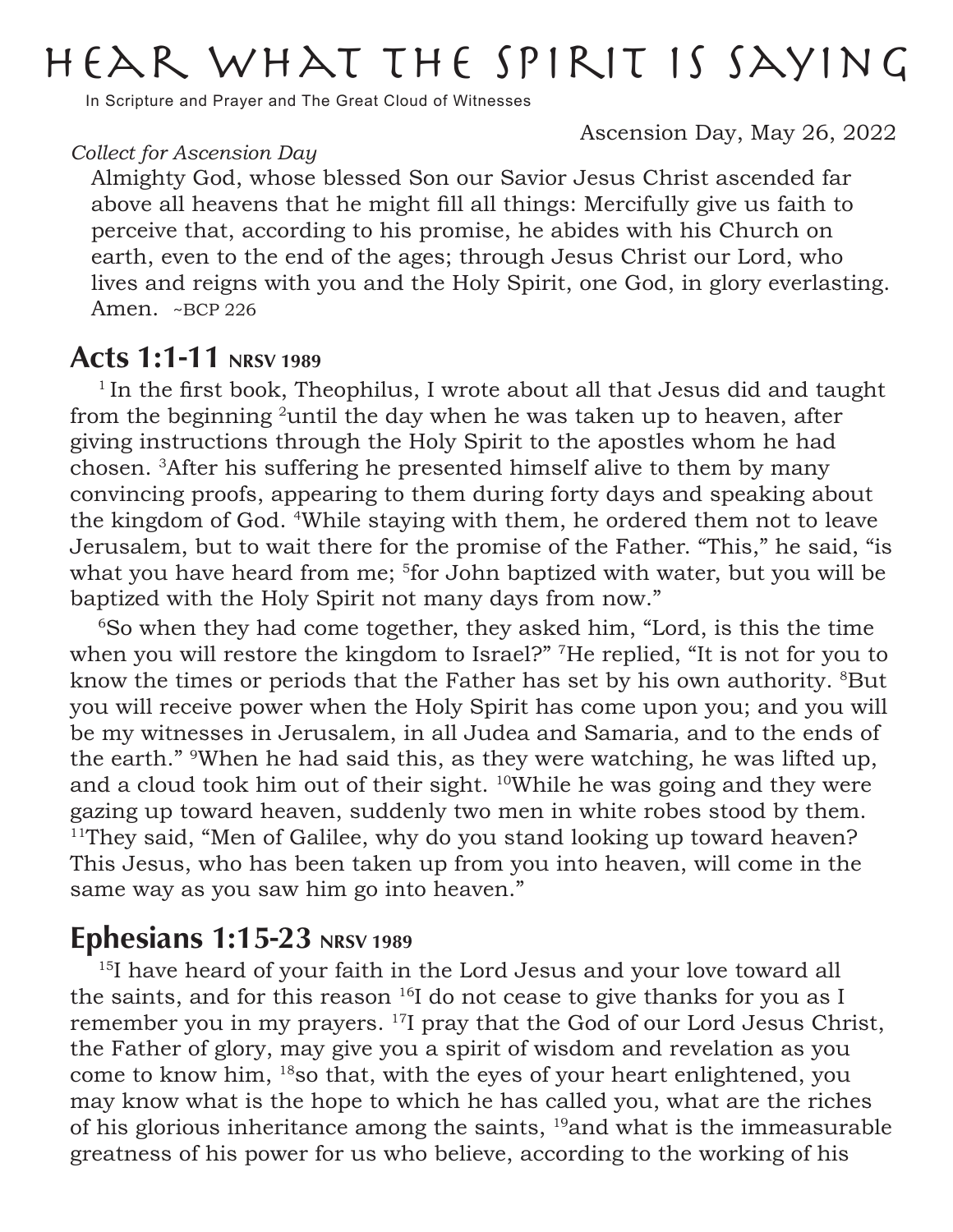great power. 20God put this power to work in Christ when he raised him from the dead and seated him at his right hand in the heavenly places,  $21$ far above all rule and authority and power and dominion, and above every name that is named, not only in this age but also in the age to come. <sup>22</sup>And he has put all things under his feet and has made him the head over all things for the church, 23which is his body, the fullness of him who fills all in all.

## Luke 24:44-53 NRSV 1989

<sup>44</sup>Then [Jesus] said to them, "These are my words that I spoke to you while I was still with you—that everything written about me in the law of Moses, the prophets, and the psalms must be fulfilled." <sup>45</sup>Then he opened their minds to understand the scriptures, <sup>46</sup>and he said to them, "Thus it is written, that the Messiah is to suffer and to rise from the dead on the third day, 47and that repentance and forgiveness of sins is to be proclaimed in his name to all nations, beginning from Jerusalem. 48You are witnesses of these things. 49And see, I am sending upon you what my Father promised; so stay here in the city until you have been clothed with power from on high."

<sup>50</sup>Then he led them out as far as Bethany, and, lifting up his hands, he blessed them. 51While he was blessing them, he withdrew from them and was carried up into heaven. <sup>52</sup>And they worshiped him, and returned to Jerusalem with great joy; 53and they were continually in the temple blessing God.

# **Psalm 47 BCP 650**

- 1 Clap your hands, all you peoples; \* shout to God with a cry of joy.
- 2 For the Lord Most High is to be feared; \* he is the great King over all the earth.
- 3 He subdues the peoples under us, \* and the nations under our feet.
- 4 He chooses our inheritance for us, \* the pride of Jacob whom he loves.
- 5 God has gone up with a shout, \* the Lord with the sound of the ram's-horn.
- 6 Sing praises to God, sing praises; \* sing praises to our King, sing praises.
- 7 For God is King of all the earth; \* sing praises with all your skill.
- 8 God reigns over the nations; \* God sits upon his holy throne.
- 9 The nobles of the peoples have gathered together \* with the people of the God of Abraham.
- 10 The rulers of the earth belong to God, \* and he is highly exalted.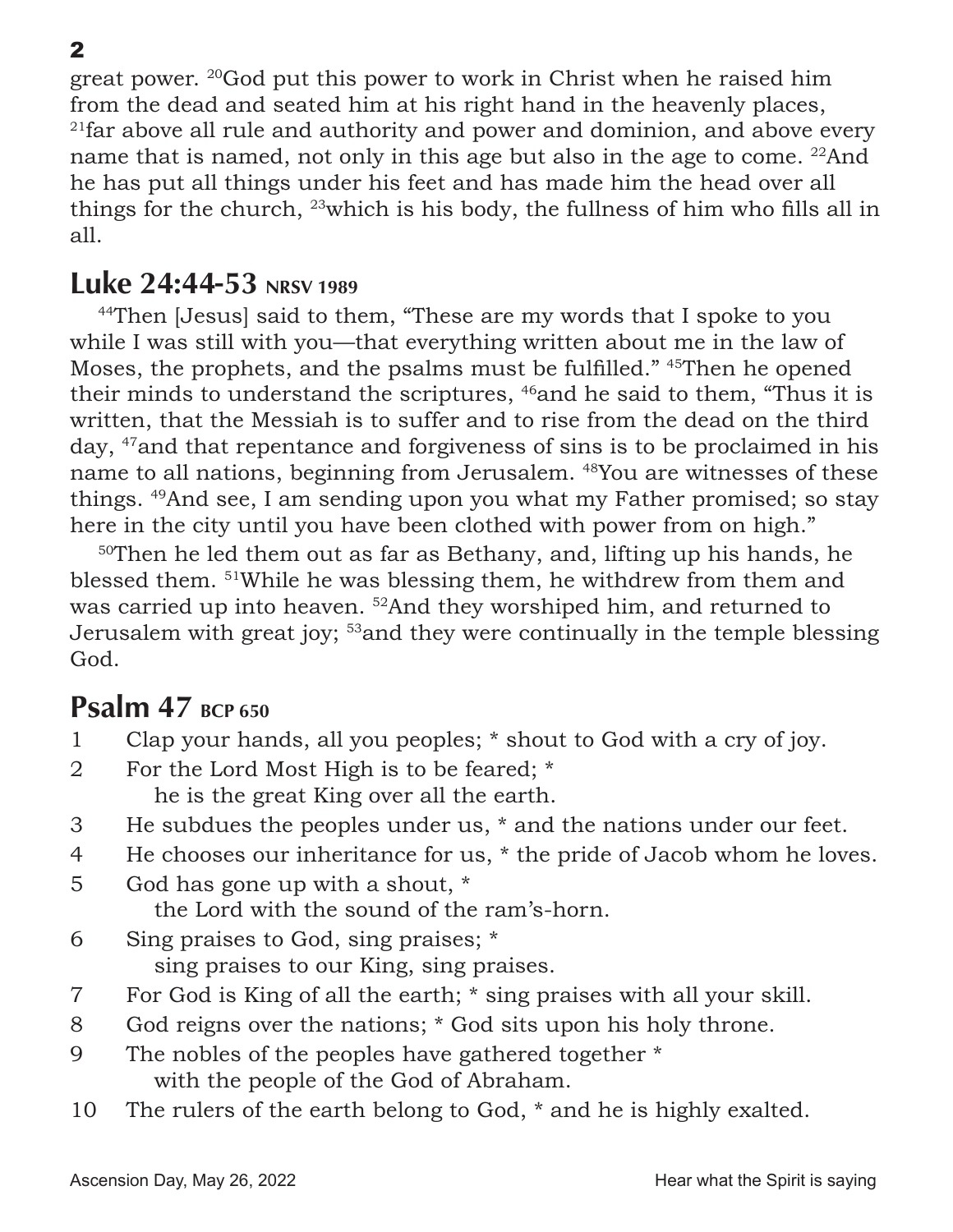

#### Commentary on Acts 1:1-11

*By Jerusha Matsen Neal an Assistant Professor of Homiletics at Duke Divinity School.*

As I write this commentary, Ascension Day is still two months away, and bombs are falling in Ukraine. I pray for peace but doubt a ceasefire is near. I would be thankful to be wrong. Call it Lenten circumspection or pandemic wariness. Call it weariness of a world in perpetual turmoil or lack of faith. By any name, Eastertide seems distant. Ascension seems more distant still.

But Jesus' ascension in Acts is no text of glory. It is a text that stands with those in countries far from home, those whose witness has been costly, and those who do not see "convincing proofs" (verse 3) of resurrection. It is, in fact, a passage about a community of faith that relinquishes the "proof" of Christ's risen body for the "promise" of a Spirit (verses 4-5) coming. One might question the wisdom of such a trade. I would welcome "convincing proofs" these days. Acts, however, is clear that proofs are not the point. Jesus' body is neither physical evidence nor "phantasm."1 Acts does not allow Jesus' body to be conscripted by nationalism or commodified for gain. It is not dissected for its DNA. In its ascension, Jesus' body resists human control. And in its place, his disciples are called to the work of waiting for a promise fulfilled. Promises require trust; they gain efficacy through relationship. And this is where Acts begins: in empty-handed dependence.

The promise the disciples are given is a promise of Spirit-generated power, but this is power of a very particular sort. "This power will have a purpose," Matthew Skinner writes, "to make these ordinary people into Jesus' witnesses across the Roman world."<sup>2</sup> Marvin McMickle's memorable definition of a witness is striking in its simplicity and depth: a witness sees something, says something, and suffers something.<sup>3</sup> The rest of Acts teases out the relation of the Spirit to each of these categories. Very little in Acts is as it seems. Men become blind to gain spiritual sight (9:8-9). Jailers are captives and prisoners free (Acts 16:27-30). Spirit-filled preachers are sometimes celebrated (2:41) and other times stoned (7:55-60). The power promised is not the power of persuasion—or even protection. It is the power of discernment and courage. It is a power that creates a new community and upends the expectations of a militarized, fearful world.

I read tonight of churches in Budapest standing vigil at train stations to welcome arriving refugees. In Warsaw, sanctuaries have been filled with mattresses to serve as shelters. In western Ukraine, pastors like Rev. Volodymyr Prokip are providing food and temporary shelter to those headed out of the country. "God is with those who are crying," he says.<sup>4</sup>